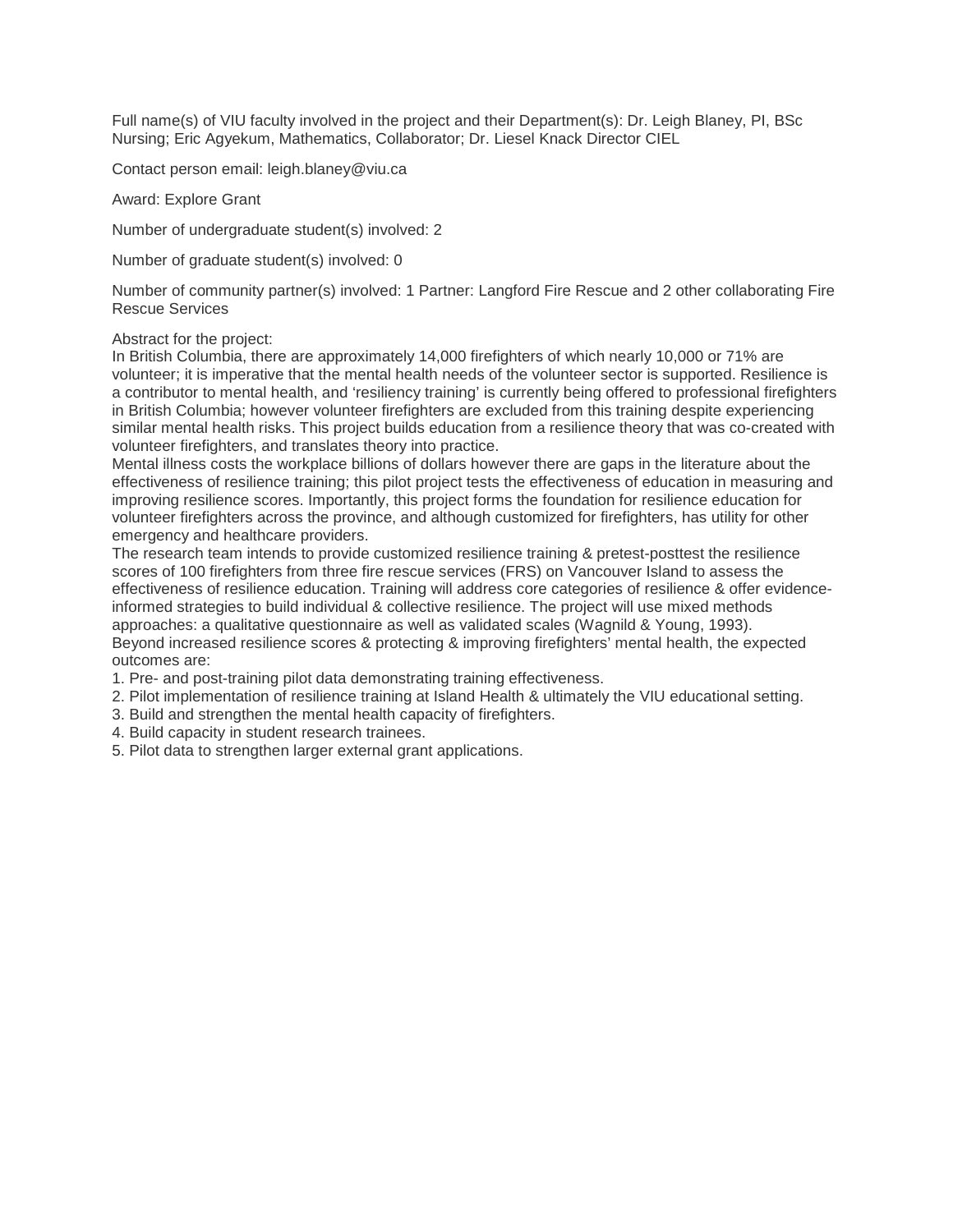#### **2018 EXPLORE GRANT APPLICATION**

This application for Explore Grant funds is to augment a Worksafe BC grant for a pilot project entitled *Building resilience in volunteer firefighters: Bridging the research to practice gap*. The Explore Grant funds are aimed at supporting/mentoring student researchers (*research trainees*) in active and meaningful roles within the research project. Normally I would have applied for VIU Student Work-Op funds but I did not anticipate I would be successful with the Worksafe grant application (submitted Feb 9 & did not receive word until July 17) so missed the deadline for Work Op.

#### **PROJECT DESCRIPTION**

#### **Problem, issue, opportunity**

The World Health Organization (WHO, 2013) recognizes the health and financial impacts of psychological risks in the workplace and calls for psychosocial health programs in all workplaces. Nationally, the Mental Health Commission of Canada (MHCC) has developed the National Standard on Workplace Psychological Health (2013), with a focus on resilience in order to address the economic burden of mental illness at work. The MHCC asserts one-third of disability claims are related to mental health problems and mental illnesses but those claims actually account for about 70% of the total disability claim costs which is estimated to be \$15 to 33 billion Cdn (2013). Within the priority of Workplace Mental Health, one of the primary initiatives of the MHCC is the mental health of first responders and within this initiative the MHCC recognizes that resilience education can positively impact mental health (Mental Health Commission of Canada, 2018). The MHCC recognizes the unique culture and practices of first responders and asserts that it is imperative that programs, services, and tools are designed and delivered in recognition of these unique aspects. In order to meet the needs of the culture and context of first responders, the resilience model in this pilot project was created by and for firefighters (Blaney, 2017); the model serves as the foundation for resilience education targeted specifically for first responders.

Resilience is a contributor to mental health and resilience education is aimed at positively impacting workplace health. However there are gaps in the literature about the effectiveness of resilience training; this pilot project tests the effectiveness of education in measuring and improving resilience scores. As well, organizations have created mental health education programs such as *Resilient Minds*, the Vancouver Fire Rescue Service partnership with the Canadian Mental Health Association and WorkSafeBC. However rather than resilience as the core concept or heart of education, the focus of this, and other, workplace programs currently is on the risks, identification, management, and destigmatization of mental illness; these are key components for decreasing stigma but there is no published evidence these programs build resilience. Also, Resilient Minds is being offered to professional firefighters in British Columbia but volunteer firefighters are excluded from the training despite experiencing similar mental health risks; since volunteer firefighters comprise 71% of British Columbia's firefighting workforce, it is imperative that the mental health needs of the volunteer sector is supported.

This application supports the aims of the Explore Grant by allowing at least two students to actively participate in research in meaningful ways and to be mentored by seasoned researchers. It also supports the PI to explore an area of interest and builds on the PI's previous research on resilience by linking it tangibly to VIU and increasing the capacity of VIU researchers in working in diverse teams and with community partners. The project builds education from a resilience theory that was co-created with volunteer firefighters, and translates theory into practice. Importantly, this project forms the foundation for resilience education for volunteer firefighters across the province, and although customized for firefighters, has utility for other emergency and healthcare providers. The project's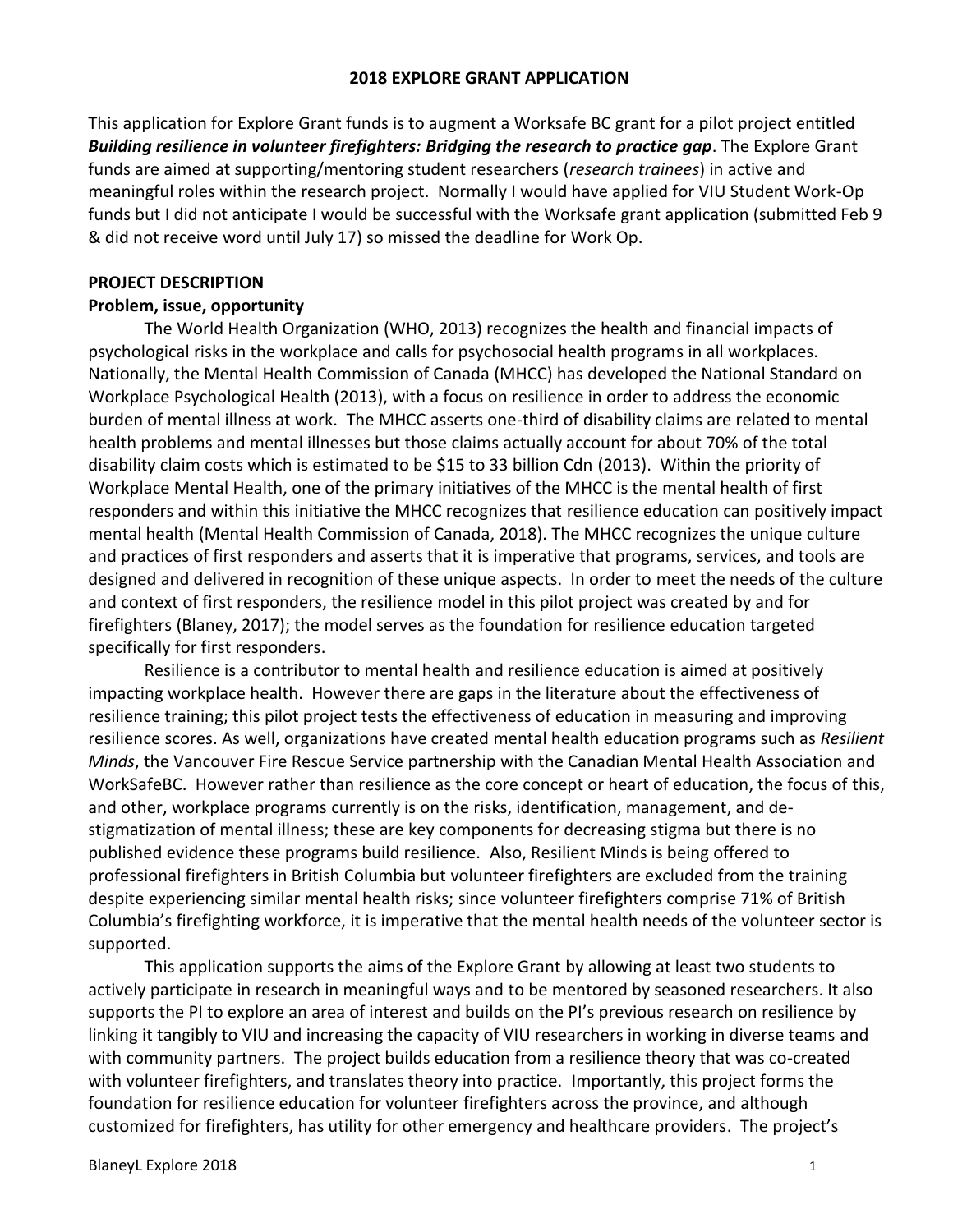innovation is its genesis in a definition, theory, and model of resilience that was co-created with firefighters and is now being applied to the 'real world' of volunteer firefighters.

#### **Literature to support the approach**

Globally, volunteer firefighters comprise the majority of fire rescue personnel. In British Columbia alone, there are approximately 14,000 firefighters of which nearly 10,000 or 71% are volunteer yet there is limited focus (funding, education, etc.) to support the mental health of volunteer firefighters. In the popular media (see for example: Luymes, 2016), the FRS is considered to be a 'high risk' occupation, one that carries significant risk of physical and/or psychological sequelae to the job (see for example: BC Firefighters Association, 1999; Haynes & Molis, 2015; Hill & Brunsden, 2003). Previous research on the mental health of firefighters has primarily focused on the 'illness' outcomes such as post-traumatic stress disorder (PTSD) (see for example: Bryant & Harvey, 1995; Haslam & Mallon, 2003). However, firefighters have a reasonably low incidence of PTSD relative to other emergency service providers such as police and paramedics (see for example: Alexander, 2015; Del Ben et al., 2006; Halpern et al., 2008; Haslam & Mallon, 2003); there is scant research related to the how and why of this phenomenon, nor into the role of resilience in adult, high-risk populations. Although the emphasis of research is shifting from what makes people ill to what keeps them well, there is currently a paucity of literature about surviving and thriving in the face of adversity. Resilience is a key factor in post-traumatic processes (Bonanno, 2004; Tedeschi & Blevins, 2017) but there is limited research into resilience in firefighters and an absence of research into resilience in volunteer firefighters. As well, there is little research into resilience education and/or its effectiveness (Robertson et al, 2015; Sarkar & Fletcher, 2017). This study aims to begin to address these gaps.

#### **Methods & timeline**

Ethics approval has been granted (Oct 9, 2018) from the Vancouver Island University Research Ethics Board and the Island Health Ethics Board.

A cross sectional, mixed methods study design will be used. Pre- & post-education assessment tools include the Resilience Scale (Wagnild & Young, 1993) and MacEwen's Resilience at Work (R@W) scale (Winwood et al., 2013). A narrative questionnaire adapted from a stress and coping questionnaire created by principal investigator (PI) (Blaney, 2003) and used in previous research with firefighters (Blaney & Brunsden, 2015) will be used to gather qualitative and demographic data. Adaptations to the narrative questionnaire include questions to assess firefighters' experiences and perspectives on coping with work-related stressors, definitions of resilience, and perspectives on building resilience; the questionnaire has been renamed to reflect the focus on resilience (Resilience Questionnaire or RQ). The demographic information collected on the RQ will also allow examination of possible correlating factors such as age, experience, role, etc. with resilience perspectives of participants. Both the Resilience Scale and the R@W scale have been tested and validated across a variety of populations.

**Educational content:** There are significant gaps in the literature however there are recommendations for resilience education research. Robertson et al. (2015) and Sarkar & Fletcher (2017) state that research into effectiveness of resilience education require two foundational components: a clear definition of resilience in the context of the population under study, and tools that are measures of resilience as opposed to those that measure states (such presence/absence of mental illness), traits (such as personality traits of neuroticism), morale (optimism), productivity (performance outcomes), etc. (Robertson et al., 2015). This study addresses both of these recommendations.

**Participants:** The researchers in this study will provide customized resilience training and pretestposttest the resilience scores of 100 firefighters from three fire rescue services (FRS) on Vancouver Island to assess the effectiveness of resilience education. All personnel in the department, regardless of rank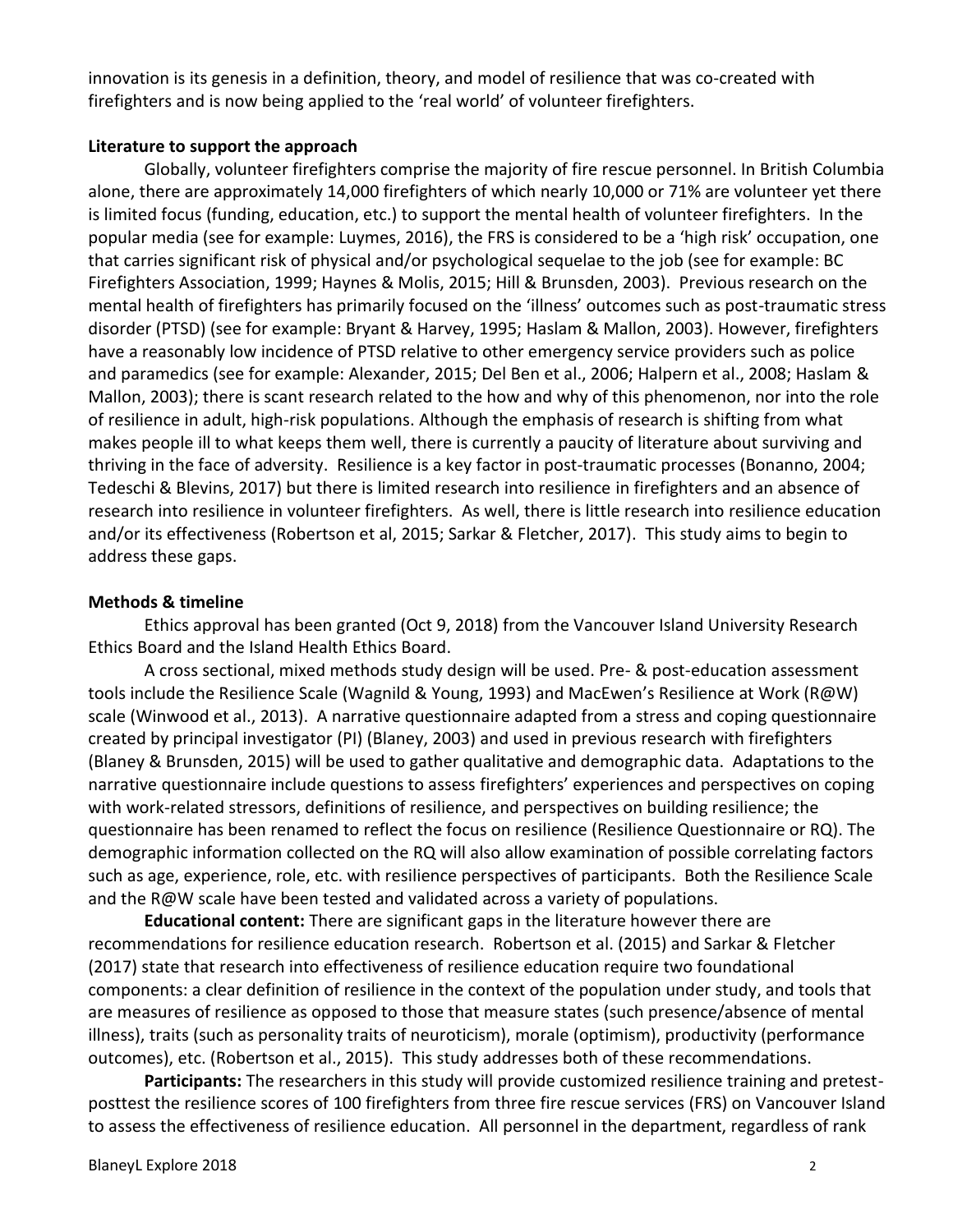or role, are eligible to participate in the education&/or the research. This convenience sample for the pilot is FRS who have previously expressed interest in participating in health research; each FRS has 30- 35 members. The FRS are within 150 km of the research team's worksite, allowing for reasonably easy access to participants.

A two-pronged qualitative and quantitative approach allows for rich exploration of the dynamism and heterogeneity of resilience responses which, in turn, require innovative education methods that reflect current understandings of adult pedagogy and learners. The PI brings over 20 years' experience with curriculum design, delivery, and evaluation with adult learners and, in collaboration with other members of the research team will design the customized resilience education programme.

The training officers in each FRS will be recruited to establish a 'master list' of firefighters/participants; participants will be assigned numeric codes to match each firefighter with numbered packages of questionnaires and the research team will receive only the numbered questionnaires and will not have access to the master list. The master list is necessary in order to ensure match between each participant and data to each pre- and post-test questionnaire particularly at 2 month post-education.

The research trainees will be responsible for collecting the pre-test questionnaires and ensuring that each has a signed consent attached. The consents will then be torn off the questionnaire, matched with the alphanumeric code and noted to be signed or unsigned, and filed in a secure setting. Following the education session, the trainees will collect the post-education questionnaire package, match them with the pre-test alphanumeric code, and secure the completed questionnaires for the PI to begin data analysis. The consent will also be attached to the 2-month post-test and the research trainees will also detach those prior to giving the raw data to the PI.

The questionnaire packages will contain the following:

• Pre-test package: Consent, Resilience Questionnaire (RQ), Resilience Scale (RS), Resilience at Work (R@W) scale;

- Post-test immediately following training: RQ, RS, R@W, course evaluation
- Post-test 2-months: Consent, RQ, RS, R@W

Raw data will be transcribed/coded/handled by the PI. The PI will do a thematic analysis of the RQ; the themes will be validated initially by the Co-lead and research trainees, and then by the research users/project advisory group.

#### **Data Analysis**

Data from the RS and the R@W will be coded by the PI onto either an Excel spreadsheet or directly into SPSS, and forwarded to the statistician for analysis of pre-and post training scores. The PI will combine themes and outcomes with information from the literature and integrate those into recommendations that will answer the research questions. The recommendations will be presented by the research team at a face-to-face meeting with the research users for discussion and evaluation. This group will provide additional validation by functioning as a quasi-focus group, providing data through discussion of themes and recommendations; the research users will have no access to raw data. All information gathered in the course of this project will be coded for privacy and any individual identifying data will be removed from survey responses by the research assistants prior to the PI and co-lead having access to the data.

The resilience training programme is in development; principles of teaching/learning including 'team-based learning' are being incorporated into the process. The curriculum is based on current resilience research and resilience education research (see for example Robertson et al, 2015; Sarkar & Fletcher, 2017) and integrates a novel definition and theory of resilience (Blaney, 2017). Learning outcomes have been developed, and questions about the curriculum/course content and delivery will be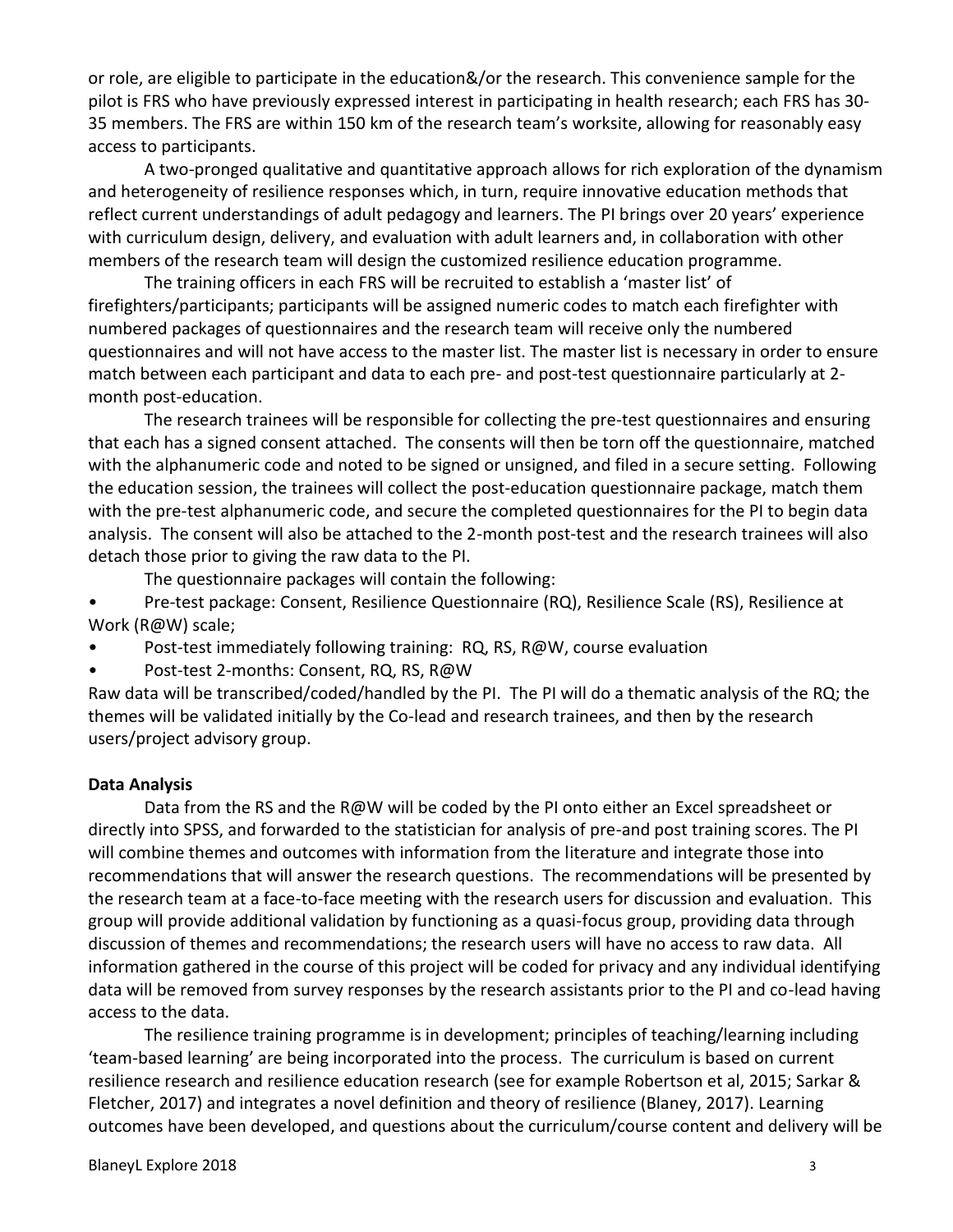assessed in a 'course evaluation' form following delivery of the education session. The course will be interactive, and there will be handouts to 'take away' for future reference and for inclusion in the organization's psychological health materials/future training. The pre-test/post-test tools are a qualitative measure of firefighters' resilience (the RQ) as well as two tools that quantitatively measure resilience scores (RS and R@W) as recommended by recent literature (Sarkar & Fletcher, 2017).

## **Project Workplan – Building resilience in volunteer firefighters: Bridging the research to practice gap**

## **Key to abbreviations:**

- LB Leigh Blaney PI/project lead
- GS Geoff Spriggs project co-lead
- RT Research trainees students
- PAG Project advisory group comprised of knowledge users: Chief fire officers, training officers, community mental health providers, Liesel Knaack – VIU CIEL Director.
- KB Jenny Cartwright Knowledge broker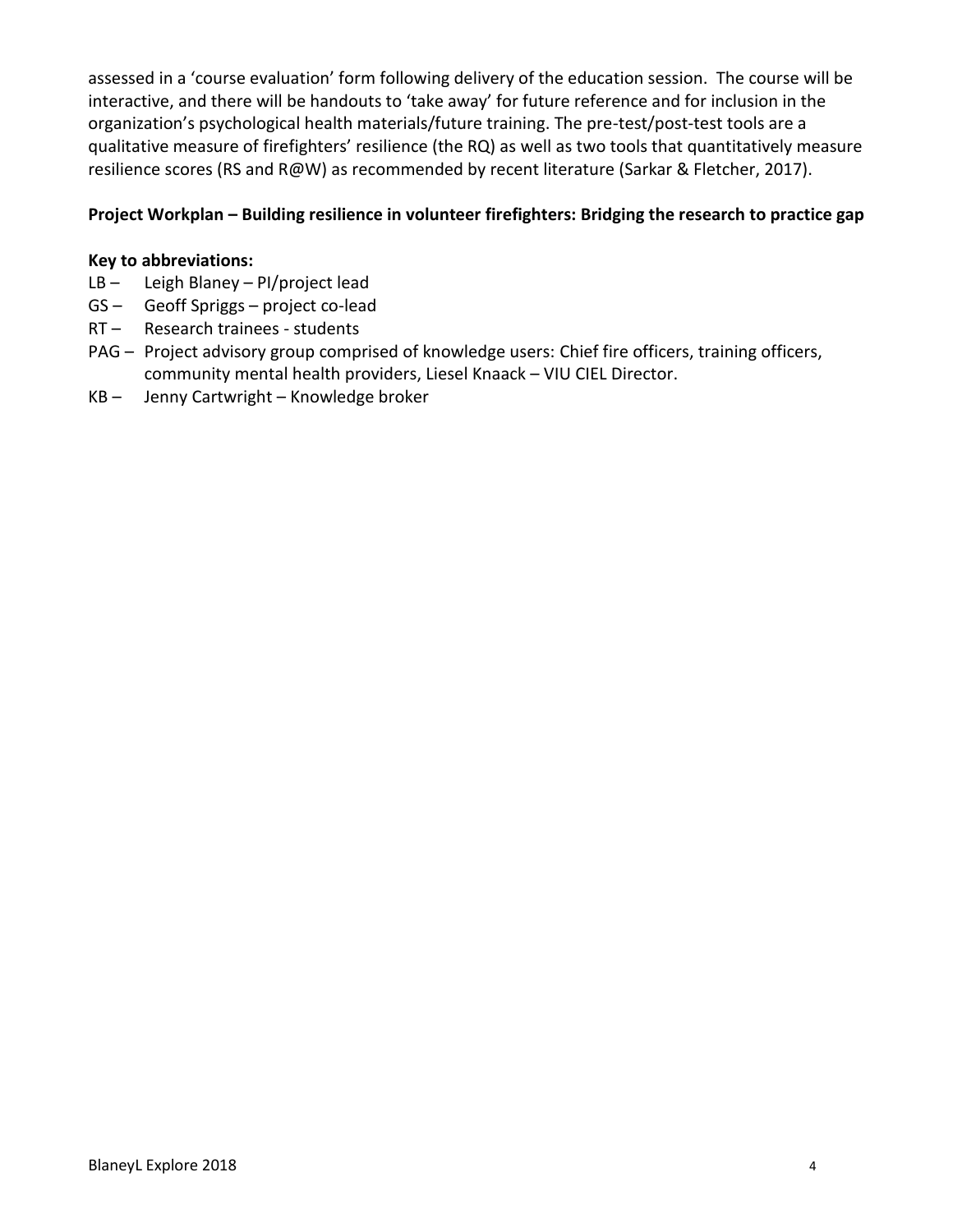**Table 1- Project workplan, timeline and deliverables**

| <b>Phase</b>                                            | <b>Task</b>                                                                                  | <b>Timeline</b>                  | <b>Responsibility</b>                     | Deliverable/Output                                                                                                                                                                                  |
|---------------------------------------------------------|----------------------------------------------------------------------------------------------|----------------------------------|-------------------------------------------|-----------------------------------------------------------------------------------------------------------------------------------------------------------------------------------------------------|
|                                                         | <b>Team meeting</b>                                                                          | <b>Sept 2018</b>                 | LB, GS                                    | Meetings to go over roles,<br>expectations, timeline etc.                                                                                                                                           |
| <b>Phase I</b><br><b>PROJECT SET UP</b>                 | <b>Hiring</b>                                                                                | <b>Dec 2018</b>                  | LB, GS                                    | <b>Research assistants hired</b><br>(VIU work op fund) (Sept-<br>Apr)                                                                                                                               |
|                                                         | Finish<br>literature<br>review                                                               | Sept<br>2018-Jan<br>2019         | LB, GS                                    | Literature review update<br>particularly any published<br>studies on effectiveness of<br>resilience education                                                                                       |
| <b>Phase II</b><br><b>PROJECT</b><br><b>DEVELOPMENT</b> | Complete &<br>submit ethics<br>application                                                   | Aug 2018                         |                                           | Ethics approval granted<br>Oct 9/18                                                                                                                                                                 |
|                                                         | Team<br>development<br>(i.e. recruit<br>content<br>experts for<br>curriculum<br>development) | Oct-Dec<br>2018                  | LB, GS                                    | <b>Create Project Advisory</b><br>Group (PAG) for project<br>oversight & support;<br>include representatives<br>from volunteer FRS<br>(Training Officers),<br>healthcare, VIU-CIEL,<br>Statistician |
|                                                         | <b>Team meeting</b>                                                                          | Dec 2018<br>& ad hoc             | LB, GS, RTs                               | Progress review, tasks<br>moving forward; review &<br>revise curriculum as<br>needed; evaluate<br>timeline/schedule, and<br>book training events                                                    |
|                                                         | <b>Training</b>                                                                              | $Feb - May$<br>2019              | LB, GS, RTs                               | Deliver 1-2<br>workshops/FRS, Saturday<br>or Sundays;                                                                                                                                               |
| <b>Phase III</b><br><b>PROJECT</b>                      | Data<br>collection                                                                           | Feb-May<br>2019                  | LB, GS, RTs                               | Collect & secure<br>completed questionnaires                                                                                                                                                        |
| <b>IMPLEMENTATION</b>                                   | <b>Narrative Data</b><br>analysis                                                            | $Feb - May$<br>2019              | <b>LB</b>                                 | Narrative questionnaires<br>analyzed, themed, and<br>collated                                                                                                                                       |
|                                                         | Data Analysis<br>using SPSS                                                                  | $Feb - Apr$<br>2019              | Statistician                              | All data analyzed and<br>figures made of results                                                                                                                                                    |
|                                                         | Team<br>meetings                                                                             | Feb 2019<br>Apr 2019<br>May 2019 | LB, GS, RTs                               | Assessment of progress,<br>trouble shoot where<br>necessary                                                                                                                                         |
|                                                         | Data analysis<br>of final<br>questionnaires                                                  | May-July<br>2019                 | LB, GS, RTs<br>PAG, Training<br>officers, | All data analyzed; table &<br>figures developed; ongoing<br>'writing up' of project                                                                                                                 |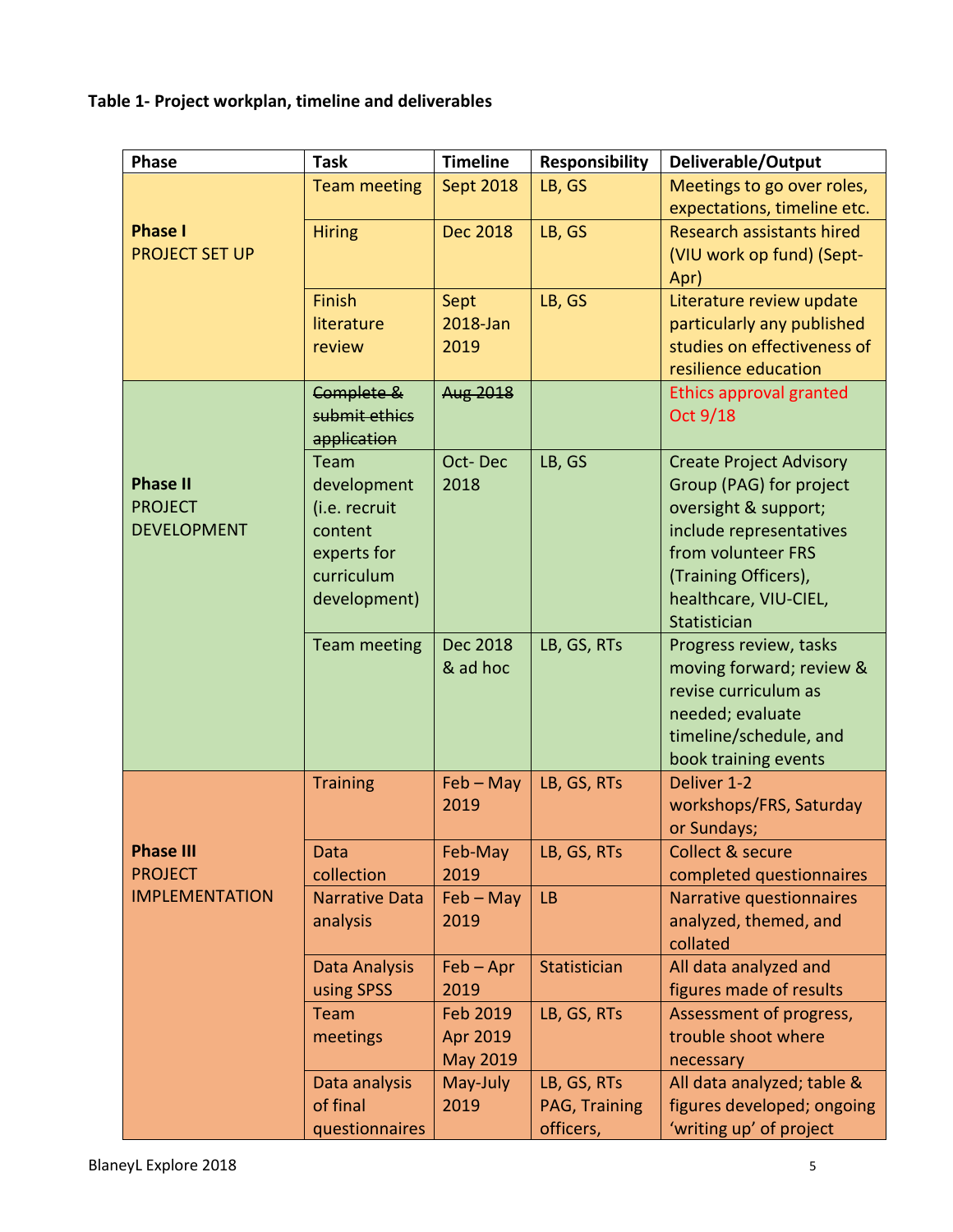|                                                                          | (2-month<br>post)                                                                       |                    | Statistician            |                                                                                                            |
|--------------------------------------------------------------------------|-----------------------------------------------------------------------------------------|--------------------|-------------------------|------------------------------------------------------------------------------------------------------------|
| <b>Phase IV</b><br><b>PROJECT WRAP UP</b><br>(Knowledge<br>Mobilization) | $\frac{1}{2}$ day<br>workshop<br>hosted at one<br>of the<br>participating<br><b>FRS</b> | Sept 2019          | LB, GS, RTs,<br>PAG, KB | Bring together research<br>participants, PAG<br>knowledge users, other<br>researchers to share<br>outcomes |
|                                                                          | Journal Article                                                                         | <b>Nov</b><br>2019 | LB, GS, RTs, KB         | Submit article to peer<br>reviewed journal; present<br>outcomes at conferences                             |
|                                                                          | Final report                                                                            | November<br>2019   | LB, GS, RTs             | Complete and submit<br>outcomes Report to<br>WorkSafeBC                                                    |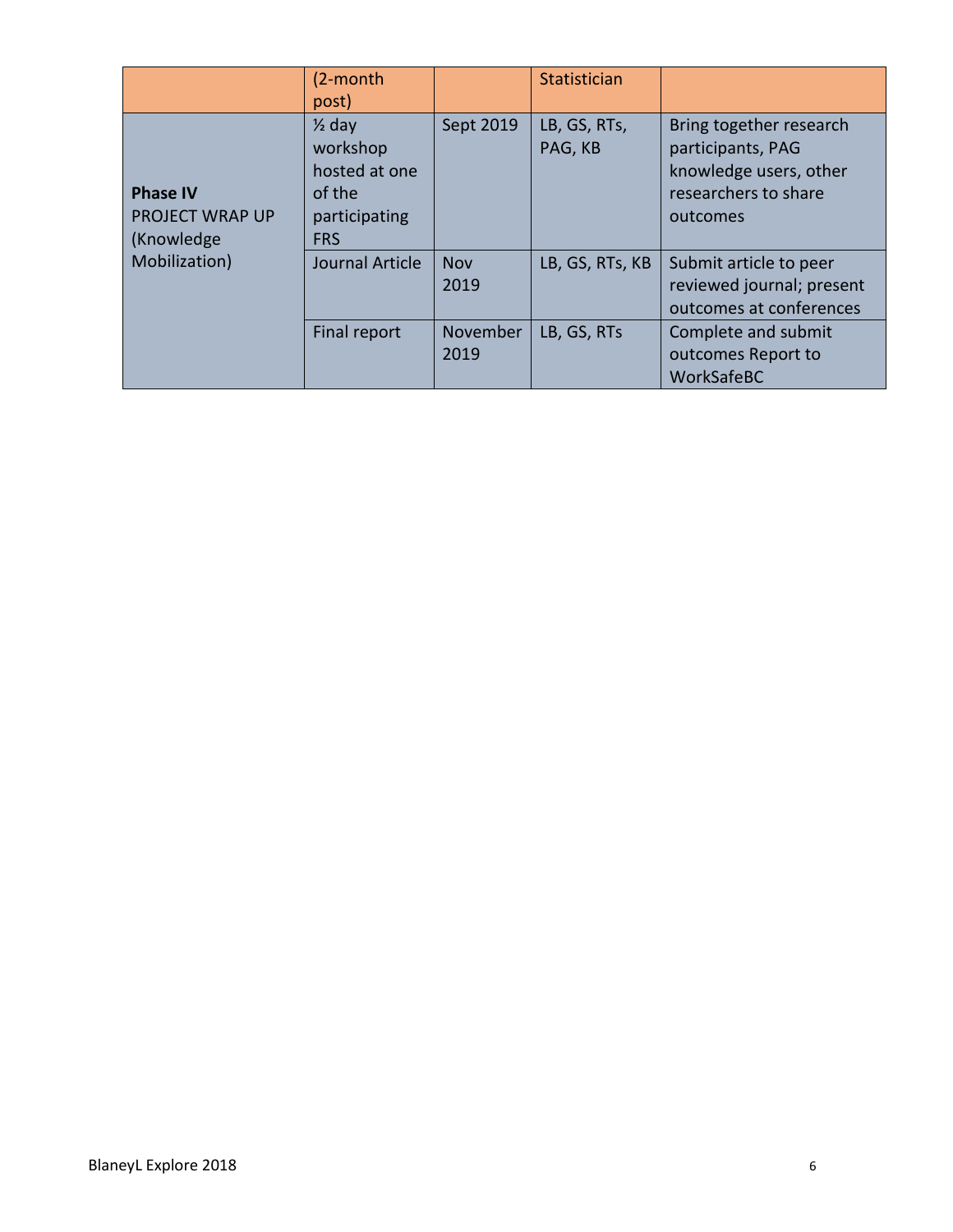#### **Outputs, Outcomes, and Knowledge mobilization**

There are short-, mid-, and long-term outcomes expected from this research

- 1. In the **short term** this research will:
- a) Strengthen team building and collaborations across institutions
- b) Train/mentor student researchers
- c) Build and strengthen VIU's research capacity
- 2. In the **medium term** this pilot project will:
- a) Pilot the implementation of resilience education for firefighter
- b) Demonstrate, through pre and post training pilot data, the effectiveness of resilience education two months post training (i.e. increased resilience scores & perceptions of resilience) thereby protecting as well as improving firefighters' mental health.
- c) Provide pilot data to strengthen larger external grant applications.
- d) Generate research reports for dissemination to staff, & per the reporting requirements of WorksafeBC and VIU, dissemination to public domains (i.e. VIUSpace [https://viurrspace.ca/handle/10613/3277\)](https://viurrspace.ca/handle/10613/3277)
- e) Advance knowledge of resilience and resilience education nationally & internationally:
	- a. Conference presentations such as: Canadian Federation of Mental Health Nurses annual general meeting/conference; Canadian Health and Wellness Innovations conference, etc.
	- b. Journal articles focusing on the overall research outcomes; submissions will be made to a variety of peer-reviewed journals such as the Canadian Journal of Nursing Research; the International Journal of Emergency Services, etc. The team will also publish more widely in occupational health/safety journals again to highlight research collaboration, and effectiveness of resilience education. As well, articles will also be submitted to trade journals such as: the Canadian Nurse, Nursing Times, etc.
- 3. **Long-term** outcomes of this research will be:
- a) Improved workplace health outcomes: resilient firefighters provide better quality of community service
- b) Pilot implementation of the resilience training curriculum at VIU & in other high-risk professions such as fire, paramedic, police, and other nursing settings.
- c) Demonstrated feasibility of further research into resilience education thus forming the foundation of external grant applications such as a CIHR Collaborative grant.
- d) International collaborations for further resilience education research (i.e. the project co-leads are well-connected with national & local nursing organizations in the United Kingdom, United States, Belgium and other European nations who are leaders in supporting the psychological health of nurses & other emergency providers; hence these supporters provide a foundation of stakeholders/research users & potential collaborators.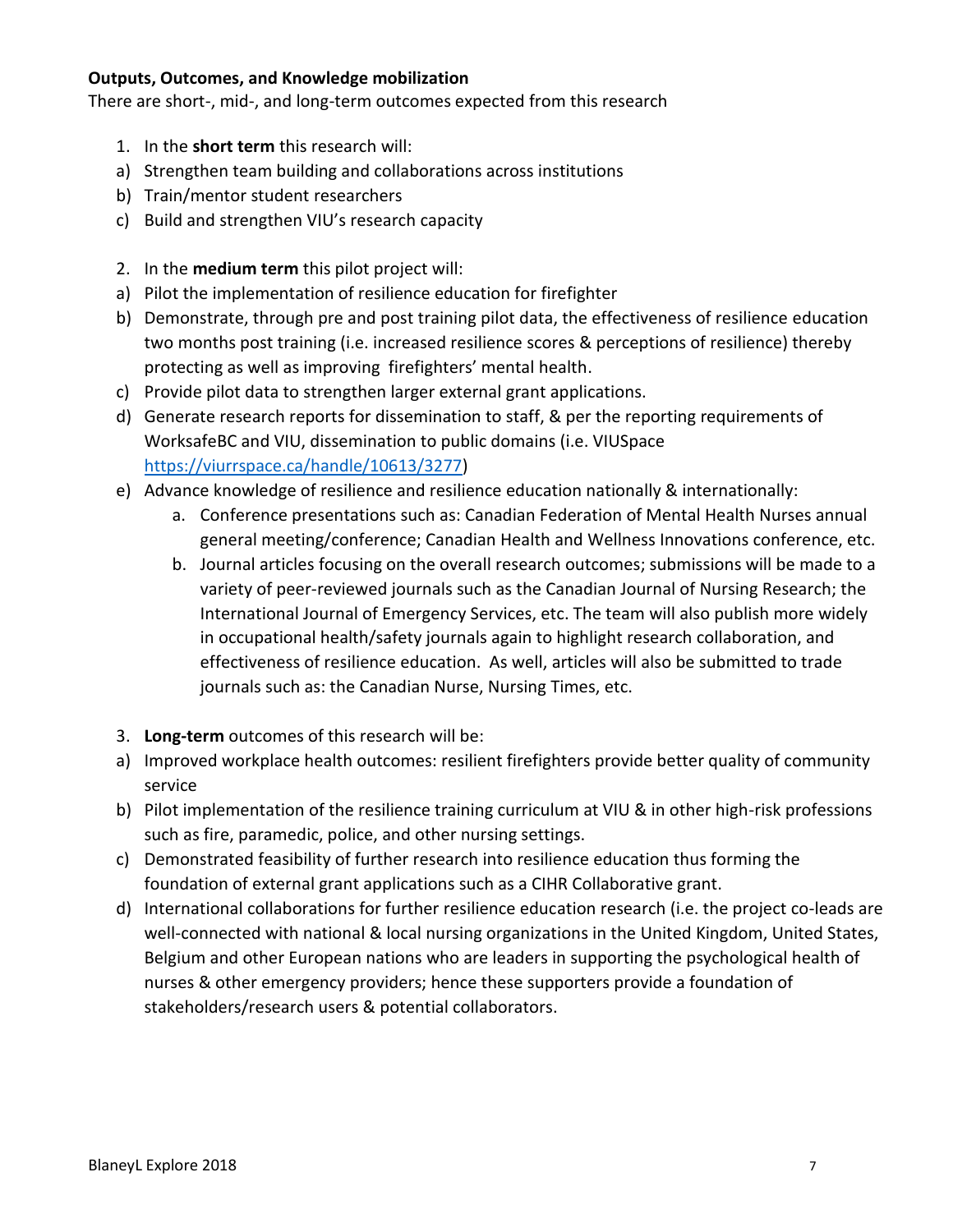#### **References**

- Alexander, L. (2015). *When the bells go down: Resilience and vulnerability in firefighters*. Doctoral thesis. University of Hertfordshire, Hertfordshire, UK. Retrieved from: PhD Theses database: <http://hdl.handle.net/2299/17096>
- Blaney, L. (2003). *In the inferno: Critical incident stress management (CISM) in the fire service – what works and how do we know?* Masters' thesis, Royal Roads University (Canada), ProQuest Dissertations Publishing, 2003. MQ77888 Royal Roads.
- Blaney, L. (2017). Working where the devil dances: A constructivist grounded theory of resilience in volunteer firefighters. Doctoral dissertation. Nottingham Trent University, Nottingham, UK. Available from:<http://irep.ntu.ac.uk/id/eprint/31214/>
- Blaney, L. & Brunsden, V. (2015). Resilience and health promotion in high risk professions: A pilot study of firefighters in Canada and the United Kingdom. *The International Journal of Interdisciplinary Organizational Studies 10*(2), 23-32.
- Bonanno, G. A. (2004). Loss, trauma, and human resilience: Have we underestimated the human capacity to thrive after extremely aversive events? *American Psychologist, 59*(1), 20-28.
- British Columbia Professional Firefighters Association. (1999). *Heart to Heart: A report on the Hazards Facing Fire Fighters.* Burnaby: International Association of Fire fighters & Canadian Labour Congress.
- Bryant, R. A., & Harvey, A. G. (1995). Predictors of distress. *Journal of Nervous and Mental Diseases, 183*, 267-271.
- Fletcher, D. & Sarkar, M. (2013). Psychological resilience: A review and critique of definitions, concepts, and theory. *European Psychologist, 18*(1), 12-23.
- Haslam, C., & Mallon, K. (2003). A preliminary investigation of posttraumatic stress symptoms among firefighters. *Work and Stress, 17*, 277-285.
- Haynes, H. & Molis, J. (2015). *US Firefighter Injuries 2014.* NFPA No, FF110. Report. Quincey, MA: National Fire Protection Association.
- Hill, R. & Brunsden, V. (2003). Surviving disaster: Firefighters as victims preliminary findings*. Fire Safety, Technology, and Management, 8*(3), 21-24.

Luymes, G. (2016, December 31). Rise in first-responder suicides leads to calls for better WorkSafe BC coverage. *Vancouver Sun.* Retrieved from: [http://vancouversun.com/news/local-news/rise-in-first-responder-suicides-leads-to-calls-for](http://vancouversun.com/news/local-news/rise-in-first-responder-suicides-leads-to-calls-for-better-worksafe-bc-coverage)[better-worksafe-bc-coverage](http://vancouversun.com/news/local-news/rise-in-first-responder-suicides-leads-to-calls-for-better-worksafe-bc-coverage)

Mental Health Commission of Canada. (2013). *National Standard of Canada for Psychological Health and Safety in the Workplace*. Available from: [http://www.mentalhealthcommission.ca/English/national](http://www.mentalhealthcommission.ca/English/national-standard)[standard](http://www.mentalhealthcommission.ca/English/national-standard)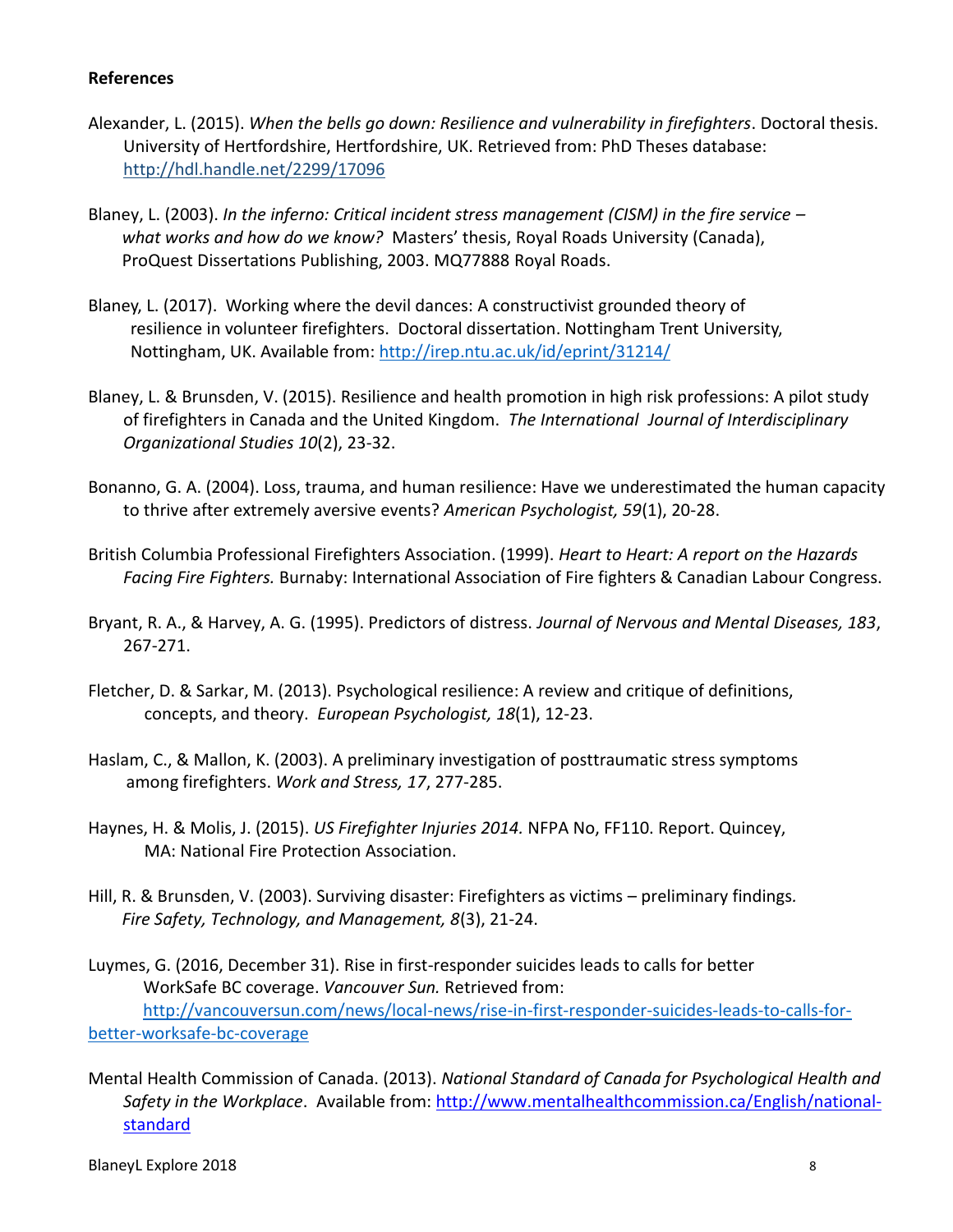Robertson, I., Cooper, C., Sarkar, M., & Curran, T. (2015). Resilience training in the workplace from 2003 to 2014: A systematic review. *Journal of Occupational and Organizational Psychology, 88*, 533-562. doi: 10.1111/joop.12120

Wagnild, G. (2009). A review of the resilience scale. *Journal of Nursing Measurement, 17*(2), 105-113.

- Windle,G., Bennett, K., & Noyes, J. (2011). A methodological review of resilience measurement scales. *Health and Quality of Life Outcomes, 9*(8). Open access journal: <http://www.hqlo.com/content/9/1/8>
- World Health Organization (WHO). (2014, August). *Mental health: Strengthening mental health promotion. Fact sheet no. 220*. Geneva, Switzerland: Author. Accessed from [http://www.who.int/mental\\_health/emergencies/stress\\_guidelines/en/](http://www.who.int/mental_health/emergencies/stress_guidelines/en/)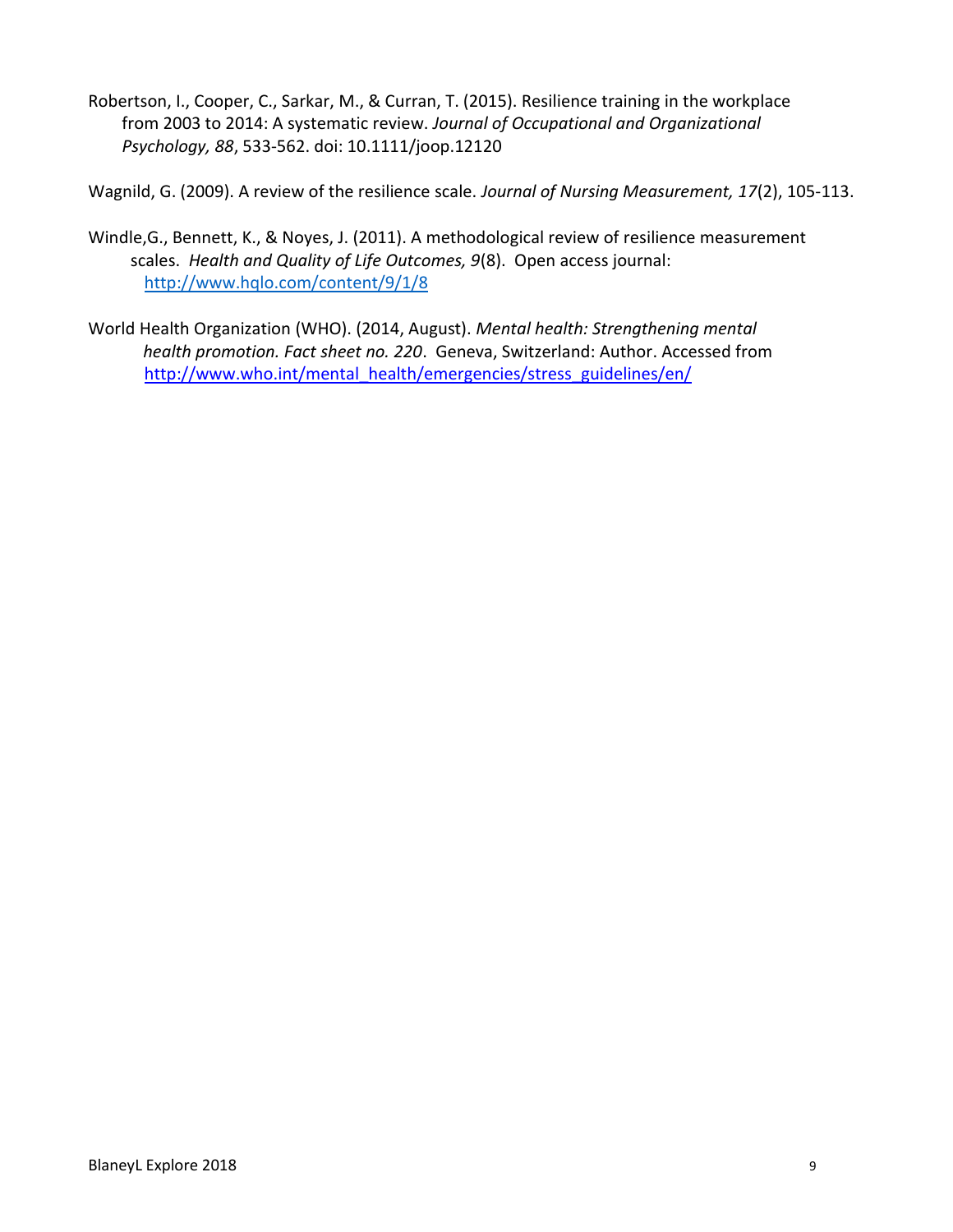## **PROJECT BUDGET- Leigh Blaney- Explore Grant 2018**

|                                         | <b>WorksafeBC</b> | <b>FRS</b>  | <b>VIU</b> | <b>VIU</b>       |                                                    |
|-----------------------------------------|-------------------|-------------|------------|------------------|----------------------------------------------------|
|                                         | Cash              | In-Kind     | Cash       | In-Kind          |                                                    |
| <b>CATEGORIES</b>                       |                   |             |            |                  |                                                    |
| <b>Personnel Costs</b>                  |                   |             |            |                  | <b>Comments</b>                                    |
|                                         |                   |             |            |                  |                                                    |
| Primary Investigator/Project Lead       |                   |             |            |                  | Salaried employee - VIU                            |
| Co-applicant                            |                   |             |            |                  | Salaried employee - Langford Fire Rescue           |
|                                         |                   |             | 2,000      |                  | <b>VIU Explore Grant</b>                           |
| Undergraduate students -                |                   |             |            |                  | VIU Student Work Opportunity Fund summer           |
| research assistants                     |                   |             | 3,559      |                  | 2019; fall 2019                                    |
| Undergraduate students -                |                   |             |            |                  |                                                    |
| research assistants                     | 9,611             |             |            |                  | Top-up VIU Explore Grant                           |
|                                         |                   |             |            |                  | Graduate student \$20/hr x 50 hrs - Quantitative   |
| Statistician                            | 1,000             |             |            |                  | data analysis                                      |
| <b>Sub-Total Personnel Costs</b>        | 10,611            | 0           | 5,559      | 0                |                                                    |
| <b>Travel Costs</b>                     |                   |             |            |                  |                                                    |
| <b>Sub-Total Travel Costs</b>           |                   | $\mathbf 0$ | 0          |                  |                                                    |
|                                         | 2,028             |             |            | $\mathbf 0$      |                                                    |
| <b>Research Project Costs</b>           |                   |             |            |                  |                                                    |
| <b>Sub-Total Research Project Costs</b> | 1,750             | 4,410       | 0          | $\mathbf 0$      |                                                    |
| <b>Knowledge Mobilization Costs</b>     |                   |             |            |                  |                                                    |
|                                         |                   |             |            |                  | i.e. Fire Chiefs Association of BC annual          |
| <b>Conference attendance for</b>        |                   |             |            |                  | conference; International Critical Incident Stress |
| presentation of outcomes                |                   |             |            |                  | Foundation bi-annual World Congress                |
| Student research assistants             | 1,700             |             |            |                  | Funds from Worksafe BC for students to attend      |
|                                         |                   |             |            |                  | Funds from Langford RFR Education fund for co-     |
| Co-applicant                            |                   | 1,000       |            |                  | applicant to attend conference                     |
| Principal Investigator                  |                   |             | 1,000      |                  | Funds from PI's Pro-Development Funds              |
| <b>Sub-Total Dissemination Costs</b>    | 1,700             | 1,000       | 1,000      | 0                |                                                    |
| <b>TOTAL</b>                            | 16,089            | 5,410       | 6,559      | $\boldsymbol{0}$ |                                                    |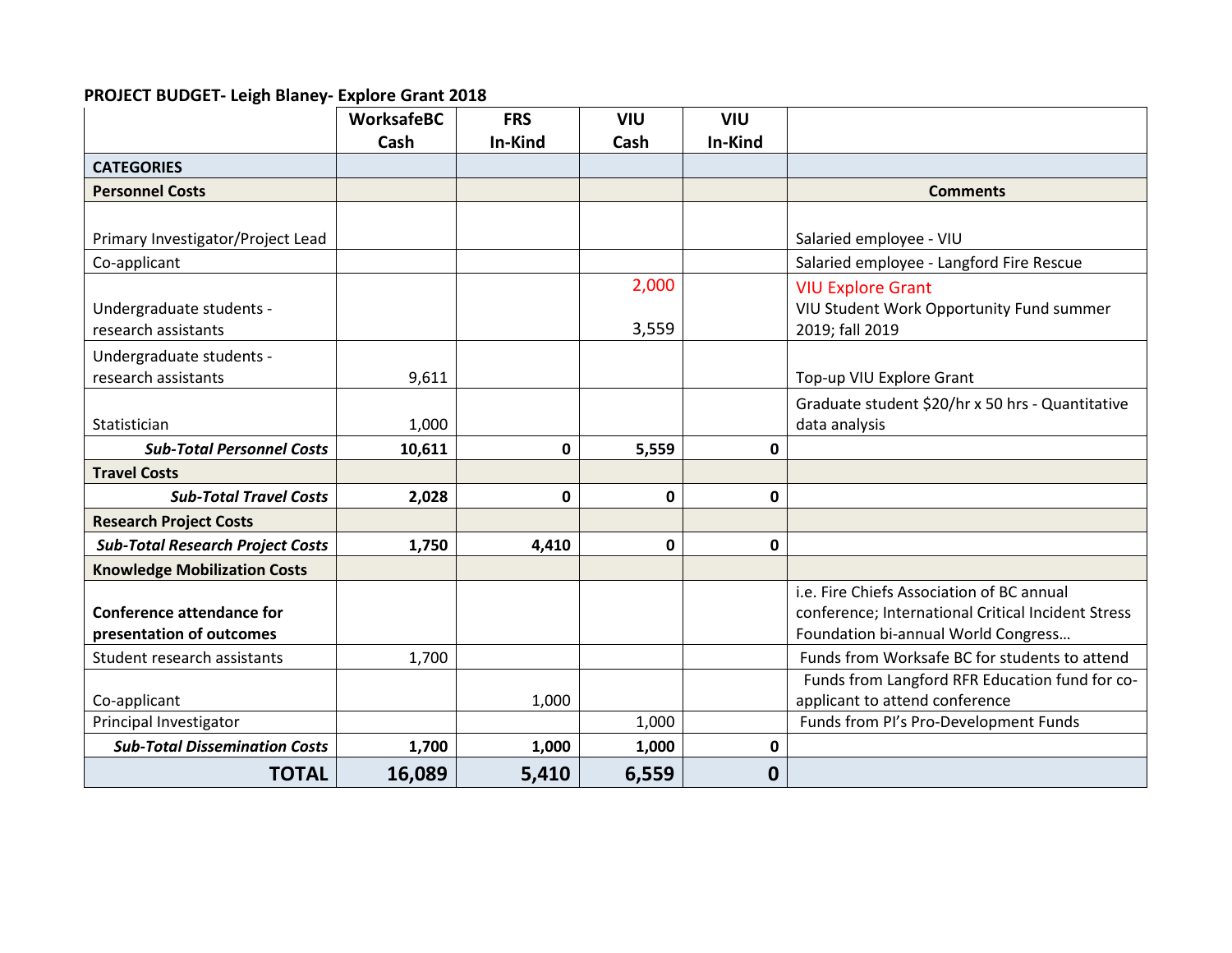

2018/01/26

**Worksafe BC Research Services** PO Box 5350, Stn Terminal Vancouver, BC V6B 5L5

#### **Proposed Innovation at Work Grant Application:** Re: Building resilience in volunteer firefighters: Bridging the research to practice gap

This letter confirms that Langford Fire Rescue fully endorses Leigh Blaney's research team's study Building resilience in volunteer firefighters: Bridging the research to practice gap. We will provide whatever logistical support is necessary (i.e. access to fire stations and personnel, use of the training room at Station 1, photocopying/printing, etc.).

Leigh's advocacy for resilience and mental health in the FRS is much appreciated by our department, and we will actively support the research team in investigating and sharing firefighter perspectives of resilience with other stakeholders and funding agencies.

If any additional information is required, please feel free to contact me directly.

Sincerely,

Chris Aubrey Fire Chief Langford Fire Rescue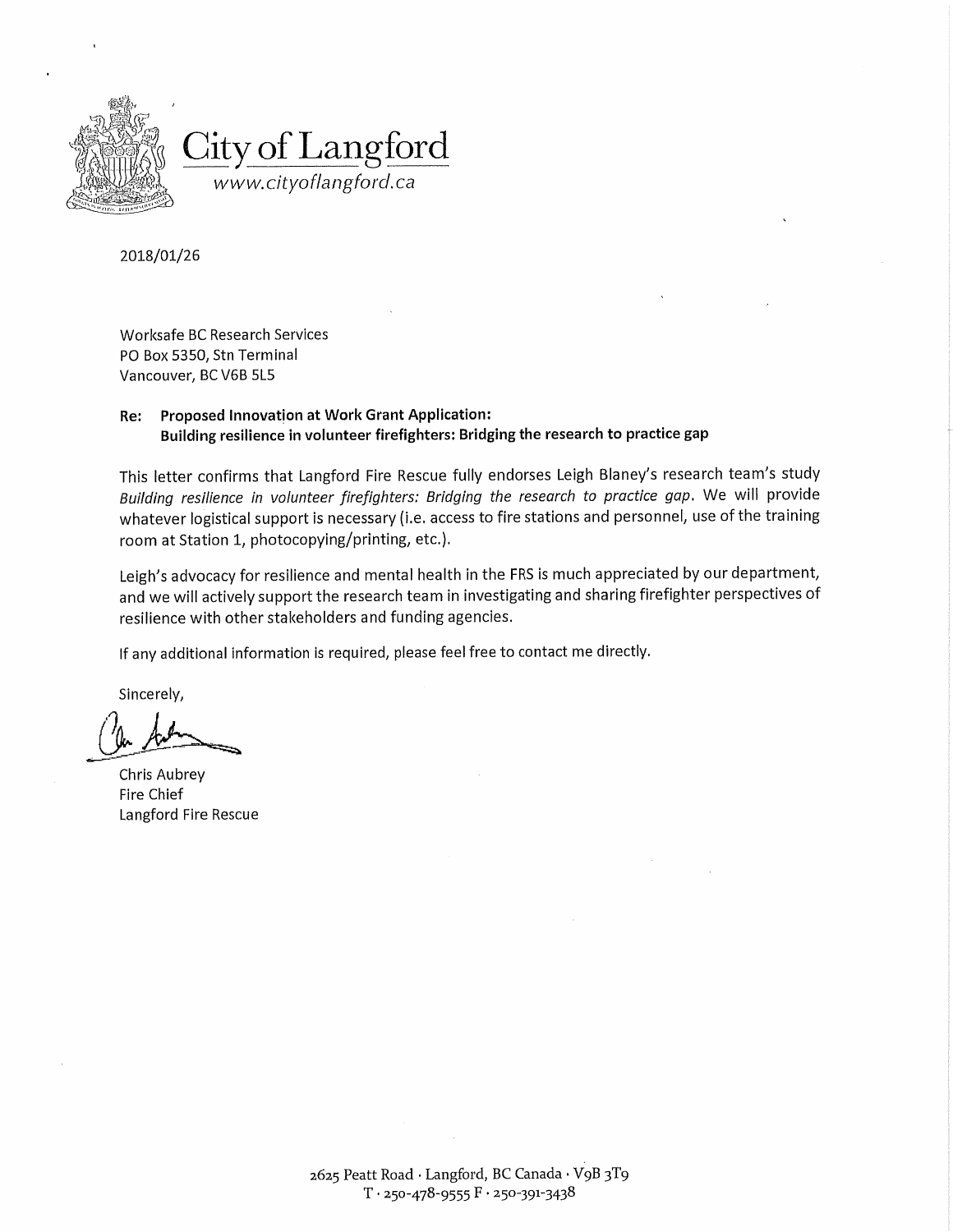

# SOOKE FIRE RESCUE DEPARTMENT

2225 OTTER POINT ROAD SOOKE, BC V9Z 1J2 PH. 250.642.5422 | FAX.250.642.3840



February 5th, 2018

Leigh McCarley Blaney, PhD, RN, CFMHN(C) Professor - Bachelor of Science in Nursing Program 900 Fifth Street Nanaimo, BC, Canada V9R 5S5 (250) 753-3245 x 2519 leigh.blaney@viu.ca

 $Leigh -$ 

 $\ddot{\phantom{a}}$ 

This letter confirms that Sooke Fire Rescue service fully endorses Leigh Blaney's research team's study Building resilience in volunteer firefighters: Bridging the research to practice gap. We will provide whatever logistical support is necessary (i.e. access to fire stations and personnel, use of the training room at Station 1, photocopying/printing, etc.).

Leigh's advocacy for resilience and mental health in the FRS is much appreciated by our department, and we will actively support the research team in investigating and sharing firefighter perspectives of resilience with other stakeholders and funding agencies.

If any additional information is required, please feel free to contact me directly. Sincerely,

Kenn Mount Fire Chief/Director of Community Safety District of Sooke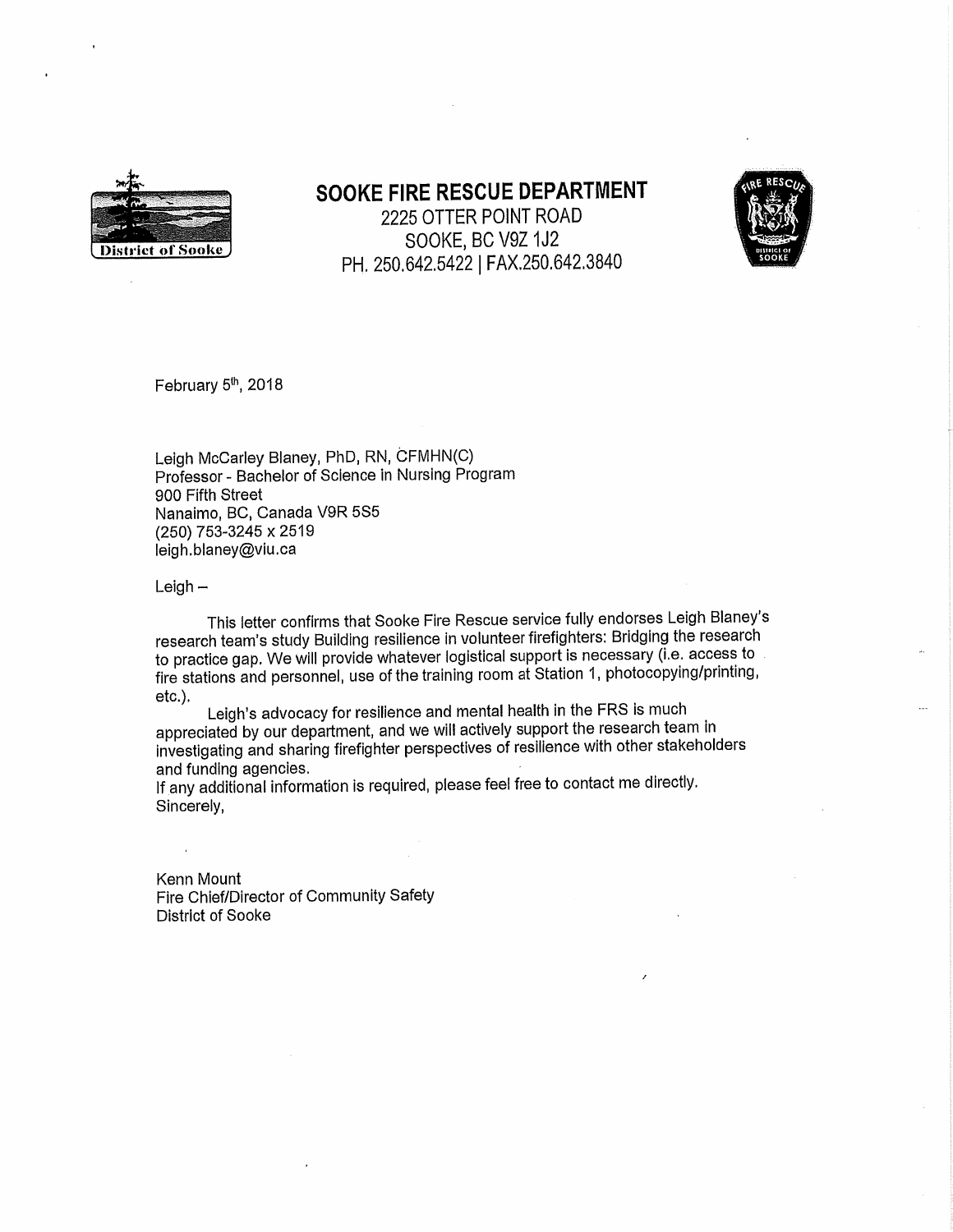

THE METCHOSIN VOLUNTEER FIRE DEPARTMENT 4440 HAPPY VALLEY ROAD VICTORIA, BC V6C 3Z3 Ph: 250.478.1307 Fax: 250.478.1309 Email: firechief@metchosinfire.ca

February 5, 2018

To Whom It May Concern:

I am writing in support of Leigh Blaney's research on Building resilience in volunteer firefighters: Bridging the research to practice gap. Our department fully endorses Leigh's work; any research which potentially leads to an improvement in the services we can provide our members is greatly appreciated. Our department is fortunate that we can access such services, and it has been clearly demonstrated at least from the perspective of firefighters that resilience is a key feature of overall psychological health and well-being.

Our department has partnered with Leigh on several initiatives supporting the retention of firefighters in this high-risk profession. She has consistently advocated for firefighters and the fire service, and works tirelessly to ensure that mental health in the fire service is promoted and supported. The issue of mental health is a growing topic in the fire services, and Leigh has been a leader and champion for health, coping, and resilience – perspectives which are endorsed by firefighters.

The Metchosin Fire Department endorses the application for research funds; we will provide inkind support such as training rooms, workshop aids such as flip chart/paper/pens, assorted other material development costs, laptop/projector, and photocopying of consent forms, surveys, and workshop handouts.

Should you require any further information please feel free to contact me.

Sincerely,

Stephanie Dunlop, Fire Chief Metchosin Volunteer Fire Department 250.478.1307 / 250.883.4472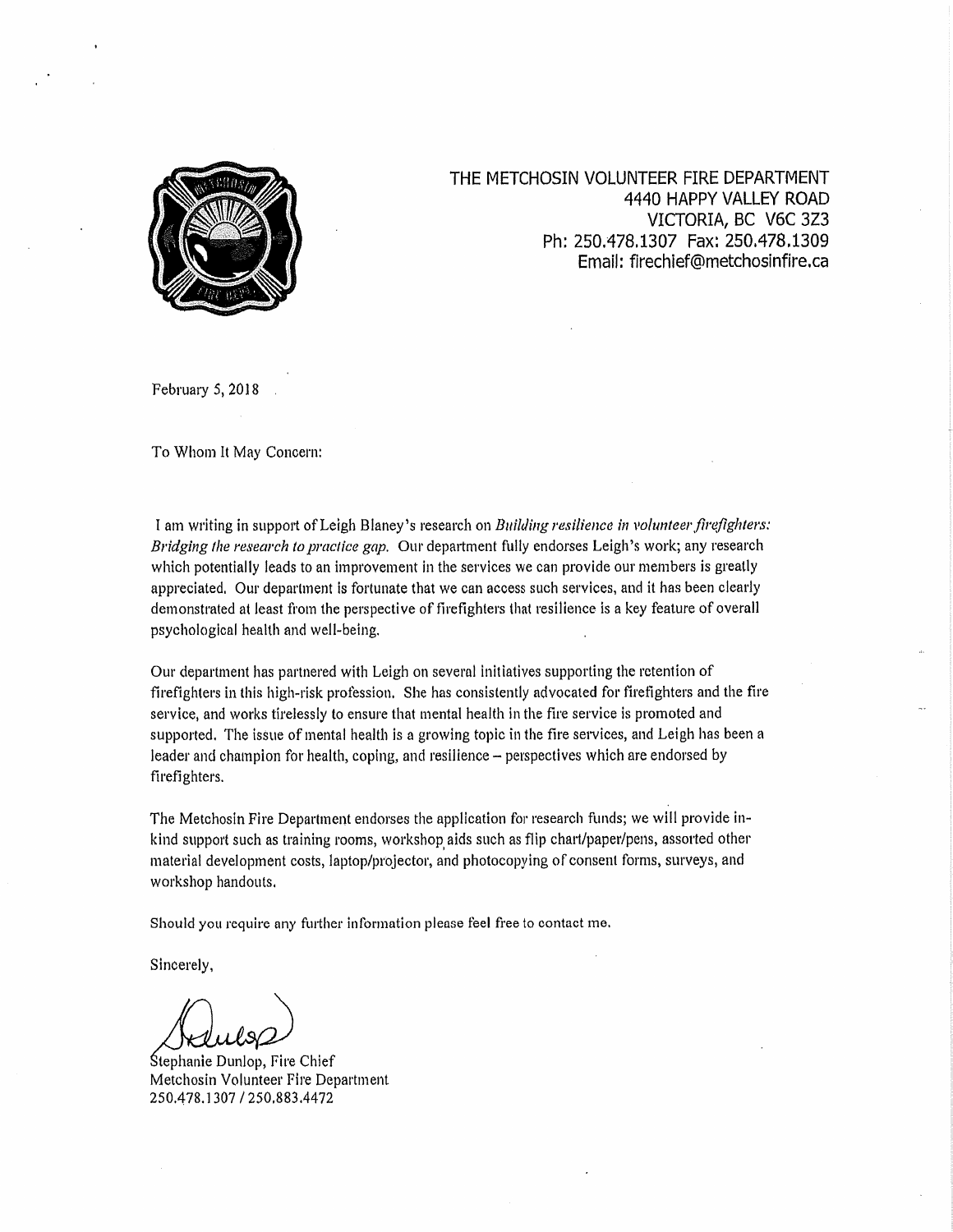

**Worksafe BC Research Services** PO Box 5350. Stn Terminal Vancouver BC **V6B5L5** 

23 January 2018

I am writing in support of Leigh Blaney's research on Building resilience in volunteer firefighters: Bridging the research to practice gap. Our department fully endorses Leigh's work; any research which potentially leads to an improvement in the services we can provide our members is greatly appreciated. Our department is fortunate that we are able to access such services, and it has been clearly demonstrated at least from the perspective of firefighters that resilience is a key feature of overall psychological health and well-being.

Our department has partnered with Leigh on a number of initiatives that support the retention of firefighters in this high-risk profession. She has consistently advocated for firefighters and the fire service, and works tirelessly to ensure that mental health in the fire service is promoted and supported. The issue of mental health is one that is not easily accepted or discussed in the FRS, but Leigh is a champion for health, coping, and resilience - perspectives which are endorsed by firefighters.

I am fully endorsing the application for research funds; we will provide in-kind support such as training rooms, workshop aids such as flip chart/paper/pens, assorted other material development costs, laptop/projector, and photocopying of consent forms, surveys, and workshop handouts.

Please feel free to contact me if you have any questions.

Sincerely,

Carrie Boland **Manager Acute MHSU services** 1200 Dufferin Cres Nanaimo BC, V9S2B7 250-740-2656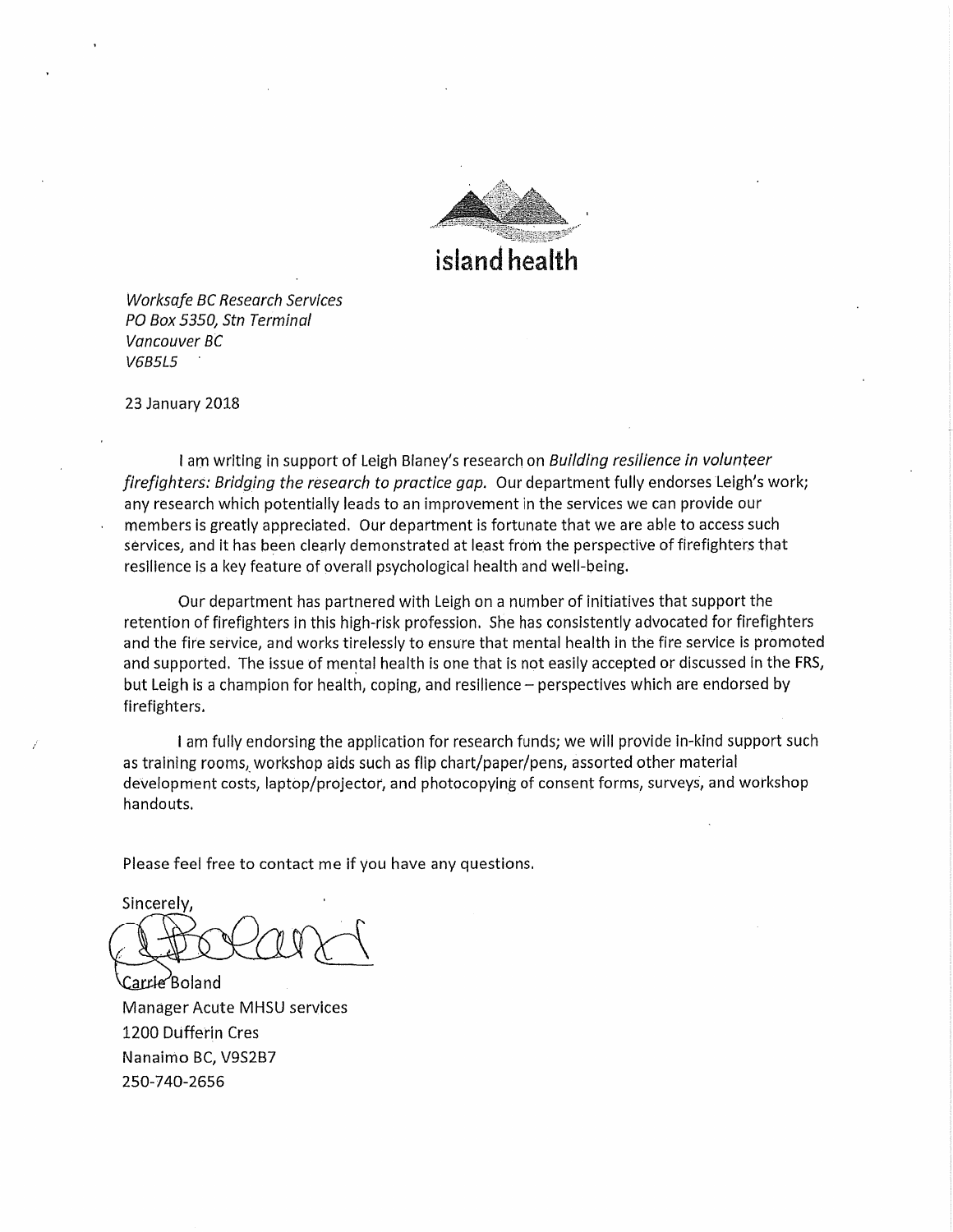## **Leigh Blaney- Explore Grant 2018- PROJECT TEAM ROLES & RESPONSIBILITIES**

## **PI – Leigh Blaney**

- Project lead
- Project coordination
- Permissions, ethics approval
- Develop training curriculum; ensure collaboration with Project Advisors schedule meetings/teleconferences for feedback on curriculum drafts, etc.
- Present/deliver curriculum (with eye towards post-project shift to Train-the-Trainer)
- Co-create and deliver dissemination activities (journal articles, conference presentations)

## **Co-researcher – Geoff Spriggs**

- Project co-lead
- 'point person' contact for each FRS; follow-up with each FRS (i.e. letters of support, training officer recruitment for post-tests; retrieval of post-tests, etc.)
- Infrastructure duties logistics & scheduling of training with FRS; collaboration with training officers
- Coordinate team initial team visits to each FRS to …project
- Coordinate & schedule training sessions at each FRS
- Collaborate on curriculum development content, delivery
- Collaborate on preparation/delivery of dissemination activities (journal articles, conference presentations)

## **Research trainees (2 BSN students)** (to be recruited once funding/contract is secure)

- Edit training materials
- Infrastructure duties ensure photocopying, training materials ready for each training session; ensure materials and supports (food/fluids) available for each meeting and workshop
- Assist with data collection at each site
- Assist with data analysis VIU research centre
- Assist with preparation/delivery of dissemination activities.

## **Statistician** – **Dr. Eric Agyekum**

- Align statistical processes with the research questions
- Perform and interpret statistical analyses, etc.

## **Training officers (1 from each FRS)**

• Support project and project leads to engage firefighters in participation